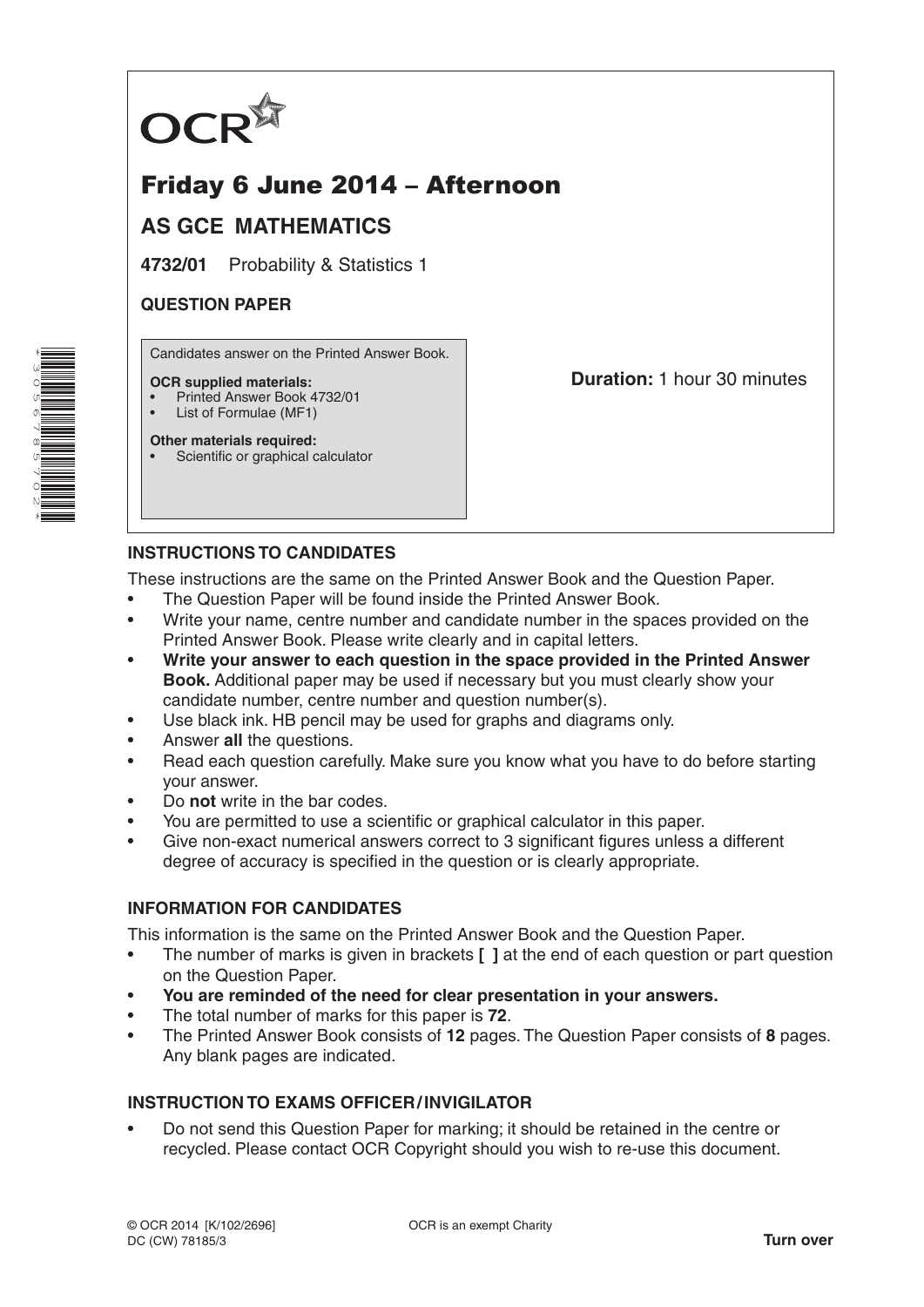**1**  The stem-and-leaf diagram shows the heights, in metres to the nearest 0.1m, of a random sample of trees of species *A*.

> 5 5 9 6 1 4 6 5 5 9 7 2 3 3 4 5 5 9<br>
> 2 3 3 4<br>
> 5 6 6 6 7 8 Key: 6 | 4 means 6.4m 8 0 3 4  $8 \mid 5$

**(i)** Find the median and interquartile range of the heights. **[3]** 

**(ii)** The heights, in metres to the nearest 0.1m, of a random sample of trees of species *B* are given below.

|  | 7.6 5.2 8.5 5.2 6.3 6.3 6.8 7.2 6.7 7.3 5.4 7.5 7.4 6.0 6.7 |  |  |  |  |  |  |
|--|-------------------------------------------------------------|--|--|--|--|--|--|
|  |                                                             |  |  |  |  |  |  |

In the answer book, complete the back-to-back stem-and-leaf diagram. **[2]** 

- **(iii)** Make two comparisons between the heights of the two species of tree. **[2]**
- **2** (a) The probability distribution of a random variable *W* is shown in the table.

| w          |     |     |     |
|------------|-----|-----|-----|
| $P(W = w)$ | 0.3 | 0.4 | 0.3 |

 $\text{Calculate } \text{Var}(W)$ . [3]

**(b)** The random variable *X* has probability distribution given by

$$
P(X = x) = k(x + 1) \quad \text{for } x = 1, 2, 3, 4.
$$

- **(i)** Show that  $k = \frac{1}{14}$ .  $\frac{1}{14}$ . [1]
- $\textbf{(ii)}$  Calculate E(*X*). **[3]**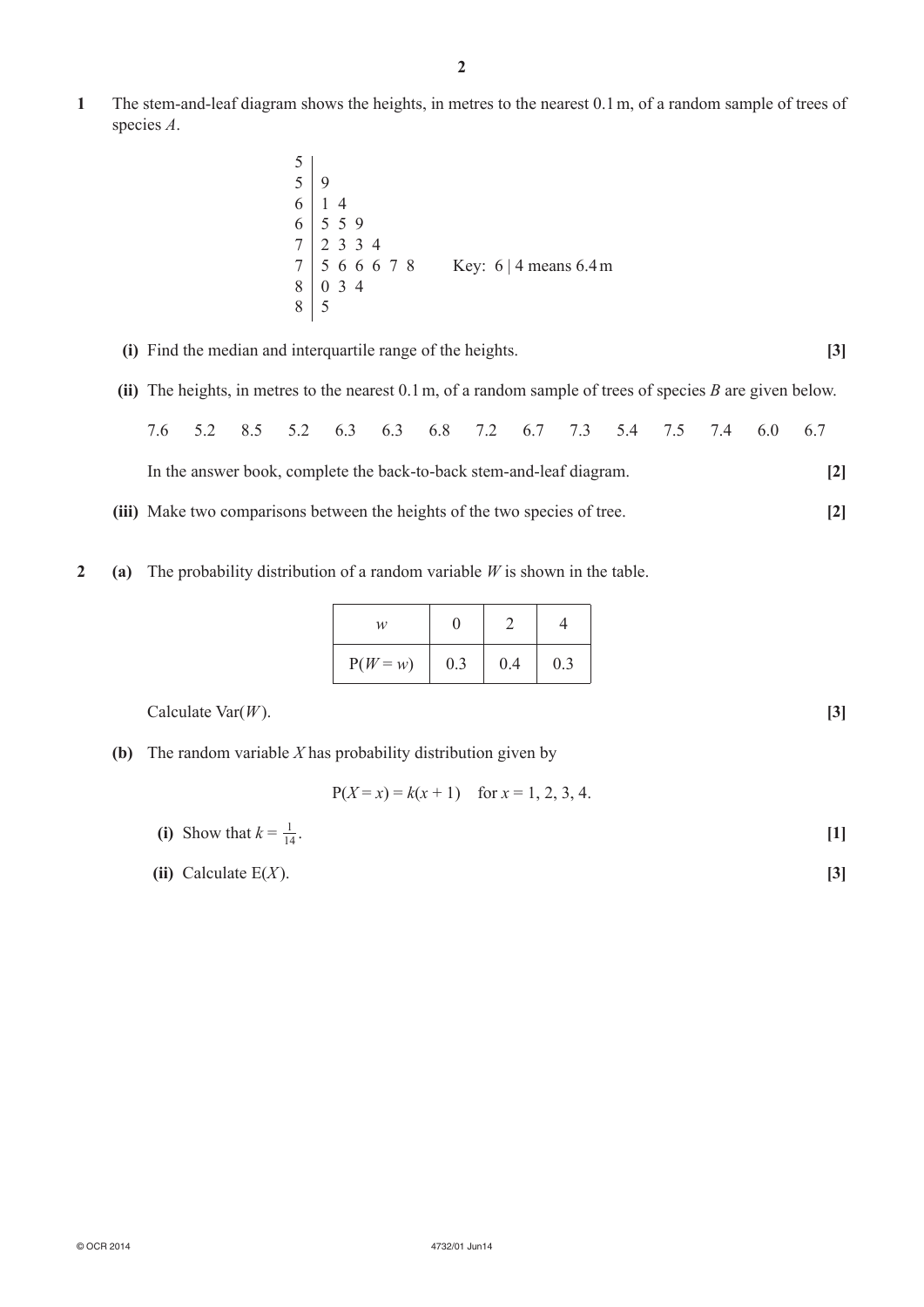**3**  The table shows information about the numbers of people per household in 280900 households in the northwest of England in 2001.

| Number of<br>people     |       |       |       |       | 5 or more |
|-------------------------|-------|-------|-------|-------|-----------|
| Number of<br>households | 86900 | 92500 | 45000 | 37100 | 19400     |

- **(i)** Taking '5 or more' to mean '5 or 6', calculate estimates of the mean and standard deviation of the number of people per household. **[5] [5]**
- **(ii)** State the values of the median and upper quartile of the number of people per household. **[2]**
- **4**  Each time Ben attempts to complete a crossword in his daily newspaper, the probability that he succeeds is  $\frac{2}{3}$ . The random variable *X* denotes the number of times that Ben succeeds in 9 attempts.
	- **(i)**  Find

| (a) $P(X=6)$ , | [3] |
|----------------|-----|

- **(b)**  $P(X \le 6)$ , [1]
- **(c)** E(*X*) and Var(*X*). **[2]**

Ben notes three values,  $X_1$ ,  $X_2$  and  $X_3$ , of *X*.

- **(ii)** State the total number of attempts to complete a crossword that are needed to obtain three values of *X*. Hence find  $P(X_1 + X_2 + X_3 = 18)$ . [4]
- **5**  Tariq collected information about typical prices, £*y* million, of four-bedroomed houses at varying distances, *x* miles, from a large city. He chose houses at 10-mile intervals from the city. His results are shown below.

|         | $\boldsymbol{x}$ |                  | 30                   | 40  | 50               | 60 | 70                  |                   |  |
|---------|------------------|------------------|----------------------|-----|------------------|----|---------------------|-------------------|--|
|         |                  |                  | $\overline{1}$ .     | 0.9 | 0.8              |    |                     |                   |  |
| $n = 8$ |                  | $\Sigma x = 360$ | $\Sigma x^2 = 20400$ |     | $\Sigma y = 6.8$ |    | $\Sigma y^2 = 6.88$ | $\Sigma xy = 241$ |  |

- $(i)$  Use an appropriate formula to calculate the product moment correlation coefficient,  $r$ , showing that  $-1.0 \le r \le -0.9$ . [3]
- **(ii)** State what this value of *r* shows in this context. **[1]**
- **(iii)** Tariq decides to recalculate the value of *r* with the house prices measured in hundreds of thousands of pounds, instead of millions of pounds. State what effect, if any, this will have on the value of *r*. **[1]**
- **(iv)** Calculate the equation of the regression line of *y* on *x*. [3]
- **(v)** Explain why the regression line of *y* on *x*, rather than *x* on *y*, should be used for estimating a value of *x* from a given value of *y*. **[1]**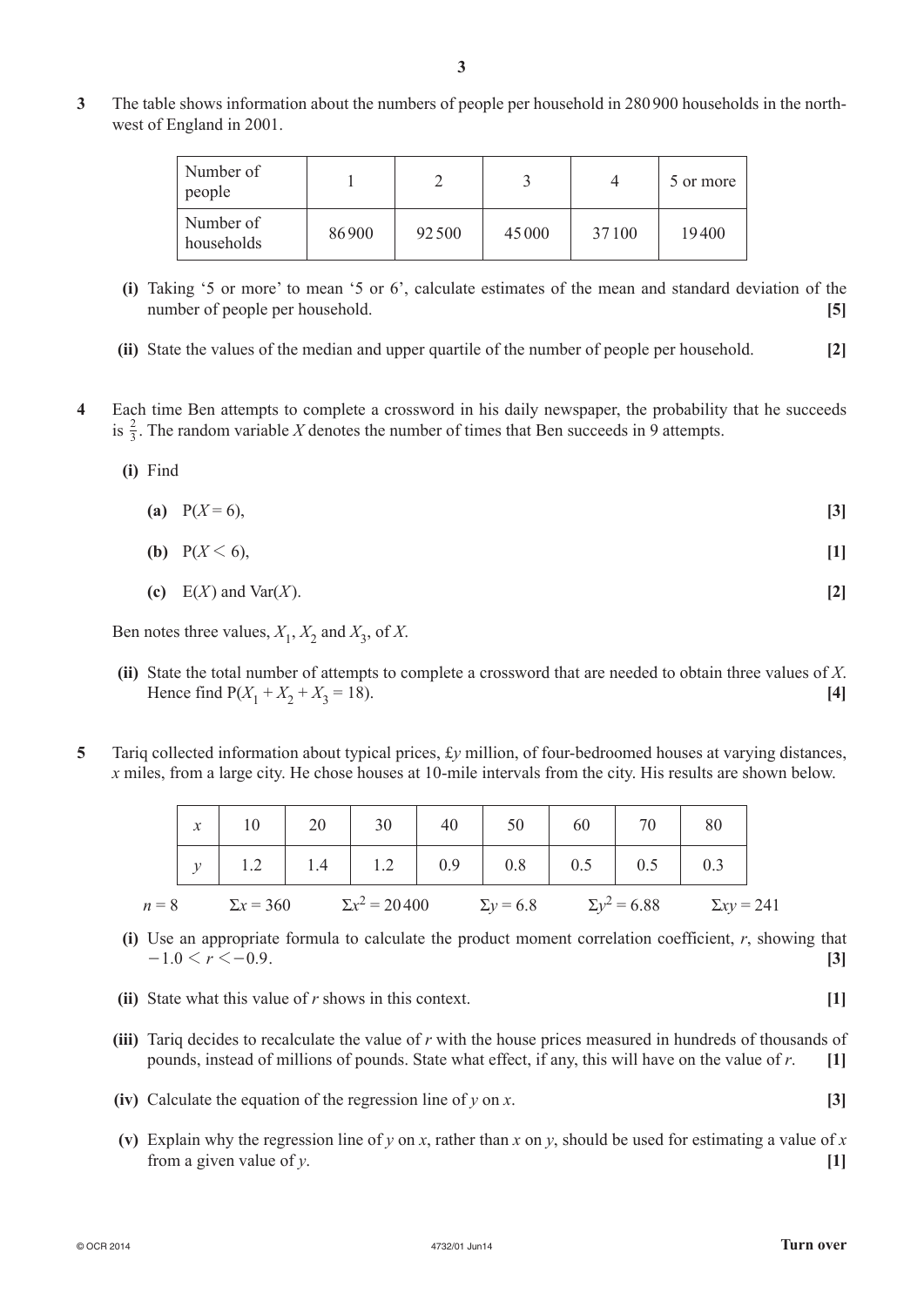- **6**  Fiona and James collected the results for six hockey teams at the end of the season. They then carried out various calculations using Spearman's rank correlation coefficient, *rs* .
- **(i)** Fiona calculated the value of  $r<sub>s</sub>$  between the number of goals scored FOR each team and the number of goals scored AGAINST each team. She found that  $r_s = -1$ . Complete the table in the answer book showing the ranks.

| Team                           |  |  |  |
|--------------------------------|--|--|--|
| Number of goals FOR (rank)     |  |  |  |
| Number of goals AGAINST (rank) |  |  |  |

**[1]**

**(ii)** James calculated the value of  $r<sub>s</sub>$  between the number of goals scored and the number of points gained by the 6 teams. He found the value of  $r<sub>s</sub>$  to be 1. He then decided to include the results of another two teams in the calculation of  $r<sub>s</sub>$ . The table shows the ranks for these two teams.

| Team                           | 6 |  |
|--------------------------------|---|--|
| Number of goals scored (rank)  |   |  |
| Number of points gained (rank) |   |  |

Calculate the value of  $r_s$  for all 8 teams.  $\begin{bmatrix} 4 \end{bmatrix}$ 

**7**  The table shows the numbers of members of a swimming club in certain categories.

|               | Male | Female |
|---------------|------|--------|
| <b>Adults</b> | -78. | 15     |
| Children      | 52   | n      |

It is given that  $\frac{5}{8}$  of the female members are children.

**(i)** Find the value of *n*.  $[2]$ 

**(ii)** Find the probability that a member chosen at random is either female or a child (or both). **[2]** 

The table below shows the corresponding numbers for an athletics club.

|               | Male | Female |
|---------------|------|--------|
| <b>Adults</b> | h    |        |
| Children      |      | 10     |

**(iii)** Two members of the athletics club are chosen at random for a photograph.

- **(a)** Find the probability that one of these members is a female child and the other is an adult male. **[2]**
- **(b)** Find the probability that exactly one of these members is female and exactly one is a child. **[2]**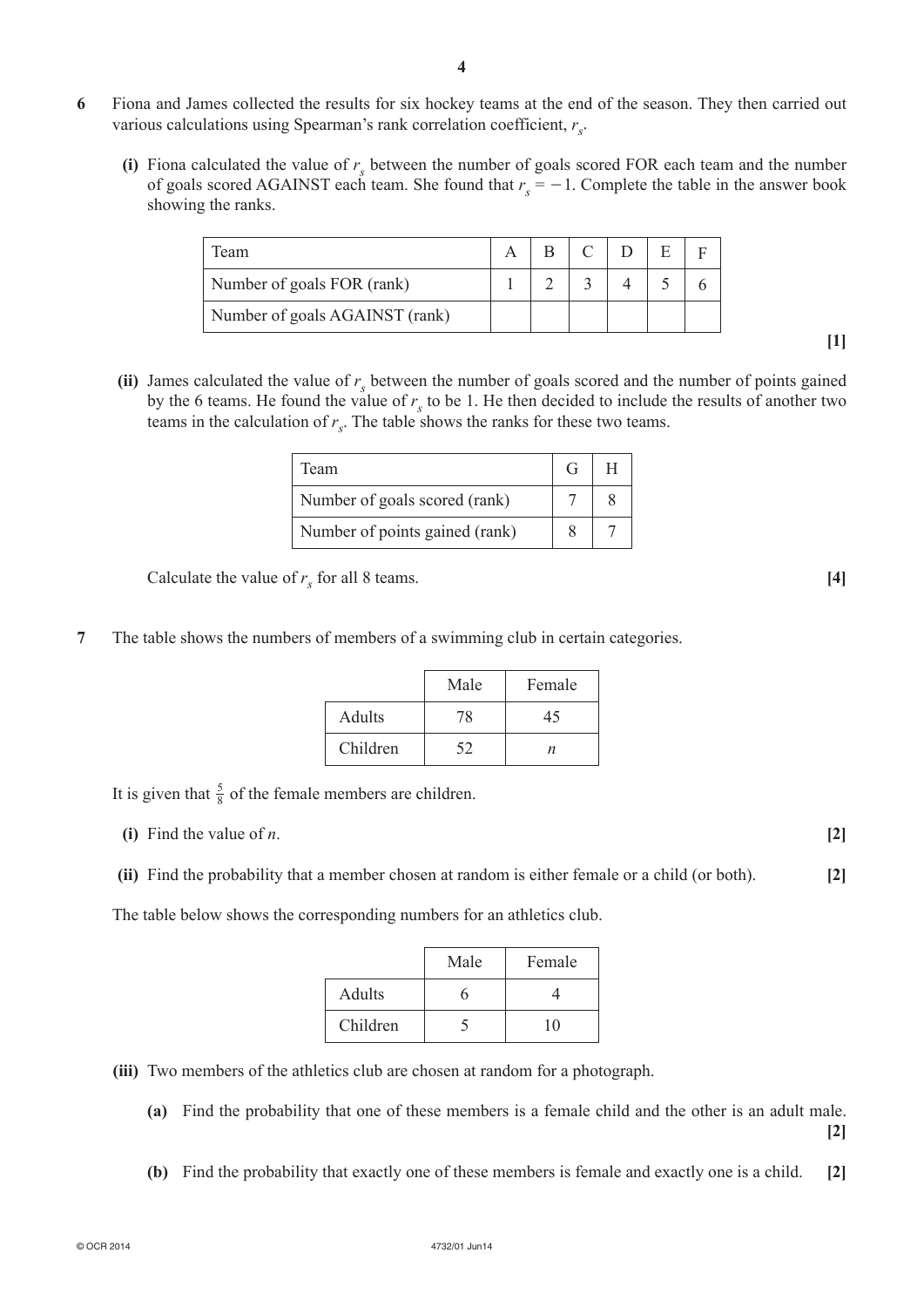- **8**  A group of 8 people, including Kathy, David and Harpreet, are planning a theatre trip.
	- **(i)** Four of the group are chosen at random, without regard to order, to carry the refreshments.  Find the probability that these 4 people include Kathy and David but not Harpreet. **[3]**
	- **(ii)** The 8 people sit in a row. Kathy and David sit next to each other and Harpreet sits at the left-hand end of the row. How many different arrangements of the 8 people are possible? **[3]**
	- **(iii)** The 8 people stand in a line to queue for the exit. Kathy and David stand next to each other and Harpreet stands next to them. How many different arrangements of the 8 people are possible? **[3]**
- **9**  Each day Harry makes repeated attempts to light his gas fire. If the fire lights he makes no more attempts. On each attempt, the probability that the fire will light is 0.3 independent of all other attempts. Find the probability that

| (i) the fire lights on the 5th attempt,                                                | <u> 2 </u>   |
|----------------------------------------------------------------------------------------|--------------|
| (ii) Harry needs more than 1 attempt but fewer than 5 attempts to light the fire.      | $\mathbf{3}$ |
| If the fire does not light on the 6th attempt, Harry stops and the fire remains unlit. |              |
| (iii) Find the probability that, on a particular day, the fire lights.                 |              |

**(iv)** Harry's week starts on Monday. Find the probability that, during a certain week, the first day on which the fire lights is Wednesday. **[2]**

#### **END OF QUESTION PAPER**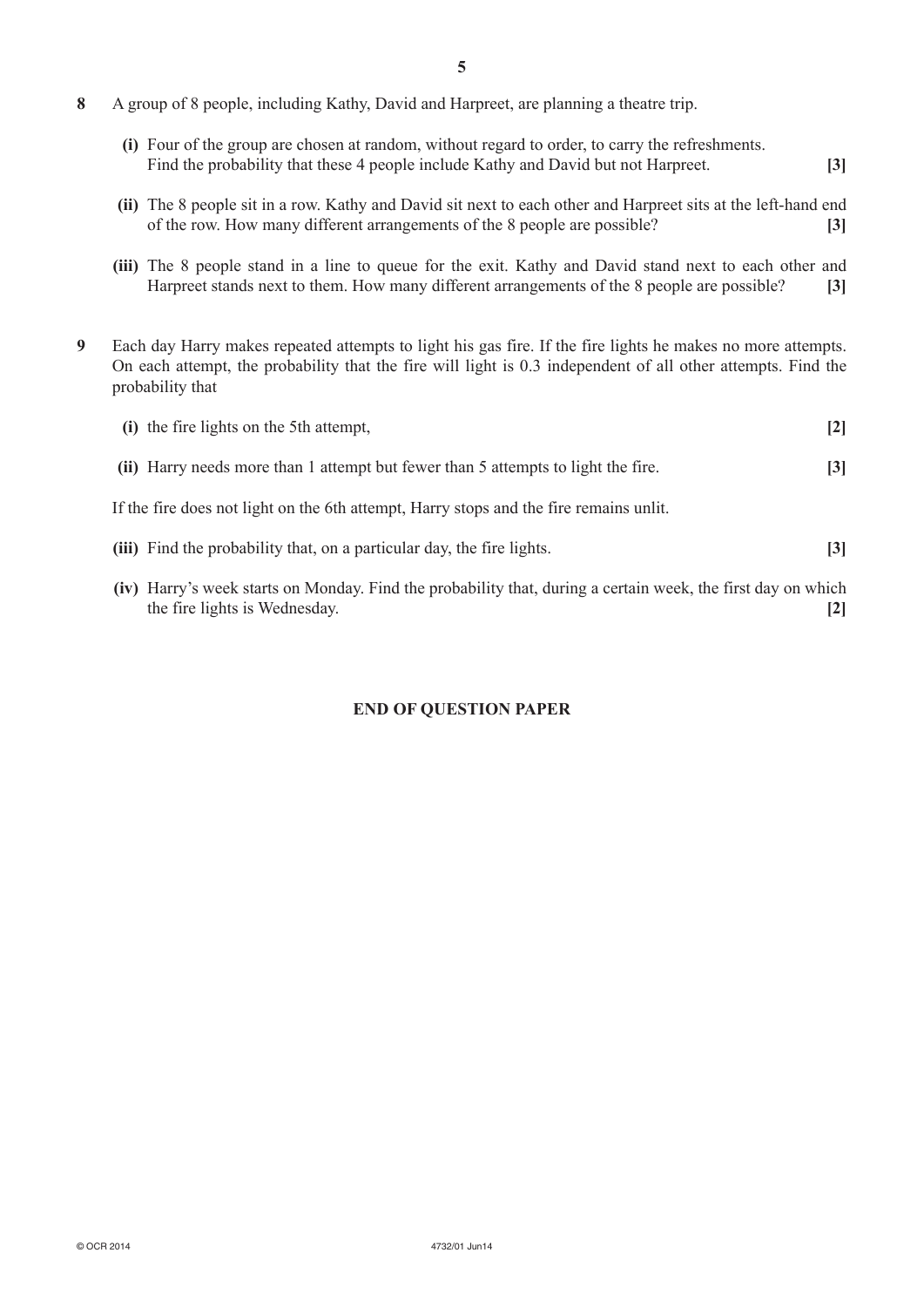#### **BLANK PAGE**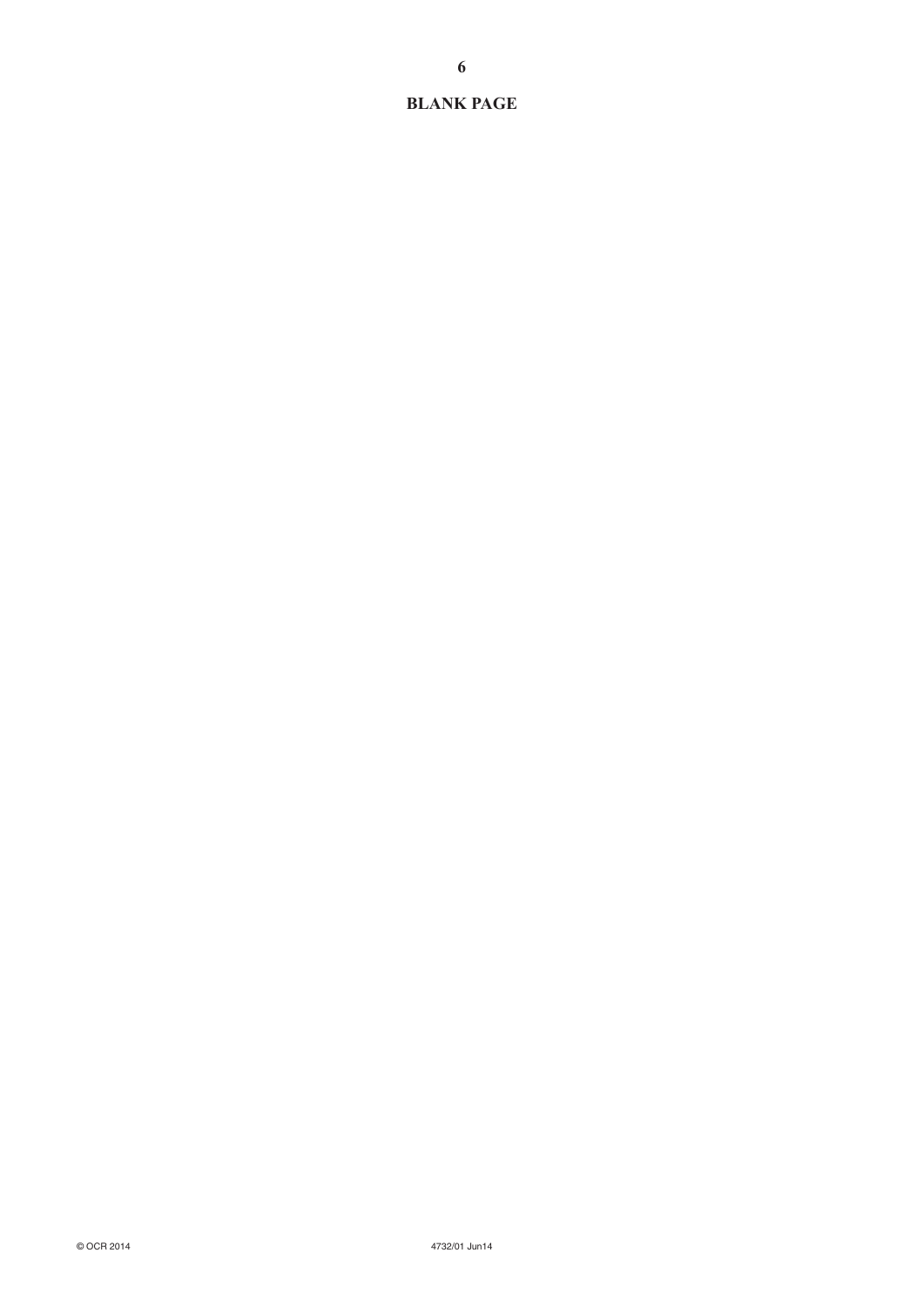#### **BLANK PAGE**